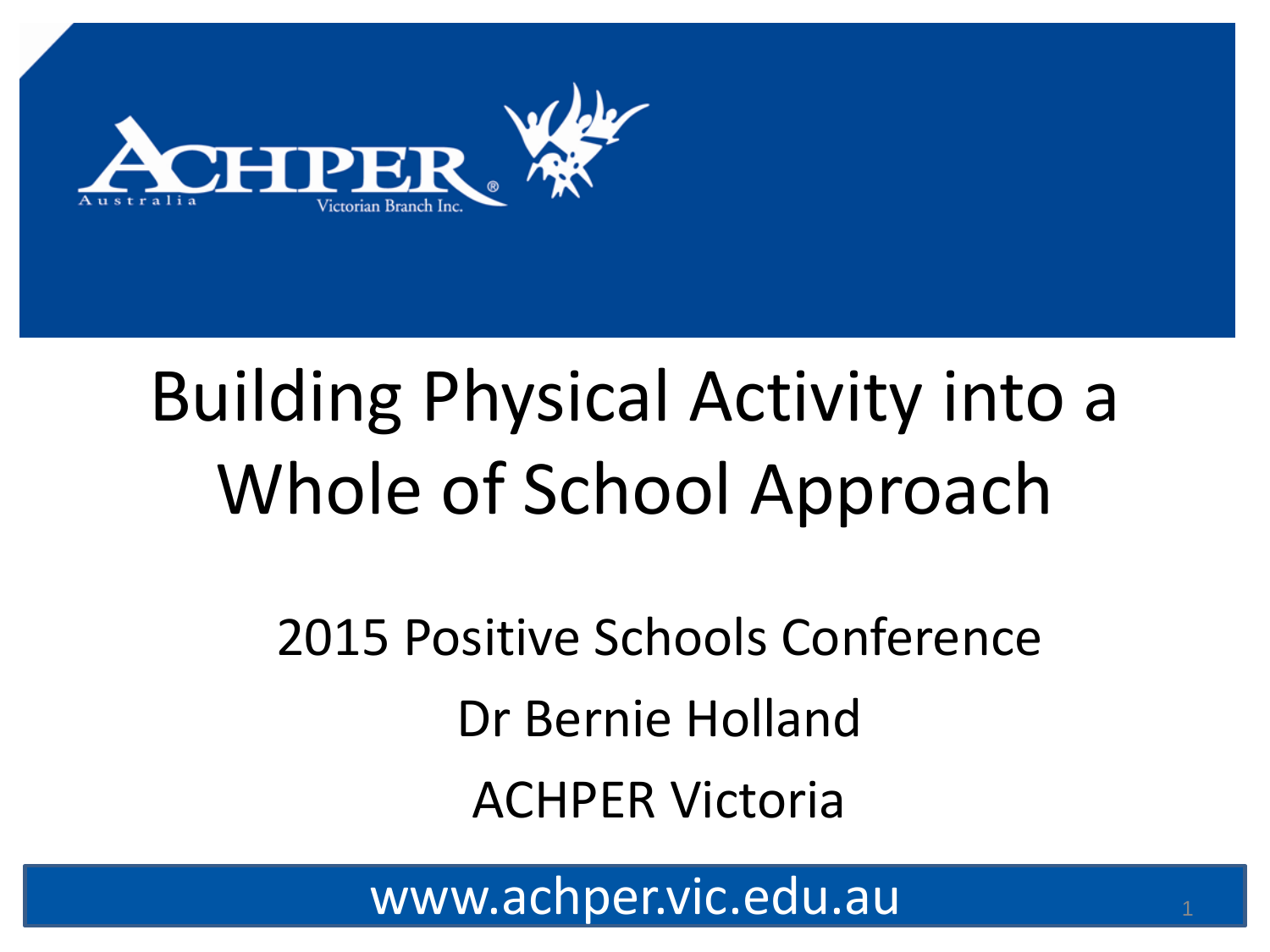# Overview



This session will consider 3 questions:

- 1. What are the benefits of physical activity for children?
- 2. What are the barriers to meeting recommended physical activity guidelines?
- 3. What are some strategies you can implement to increase physical activity within your setting?

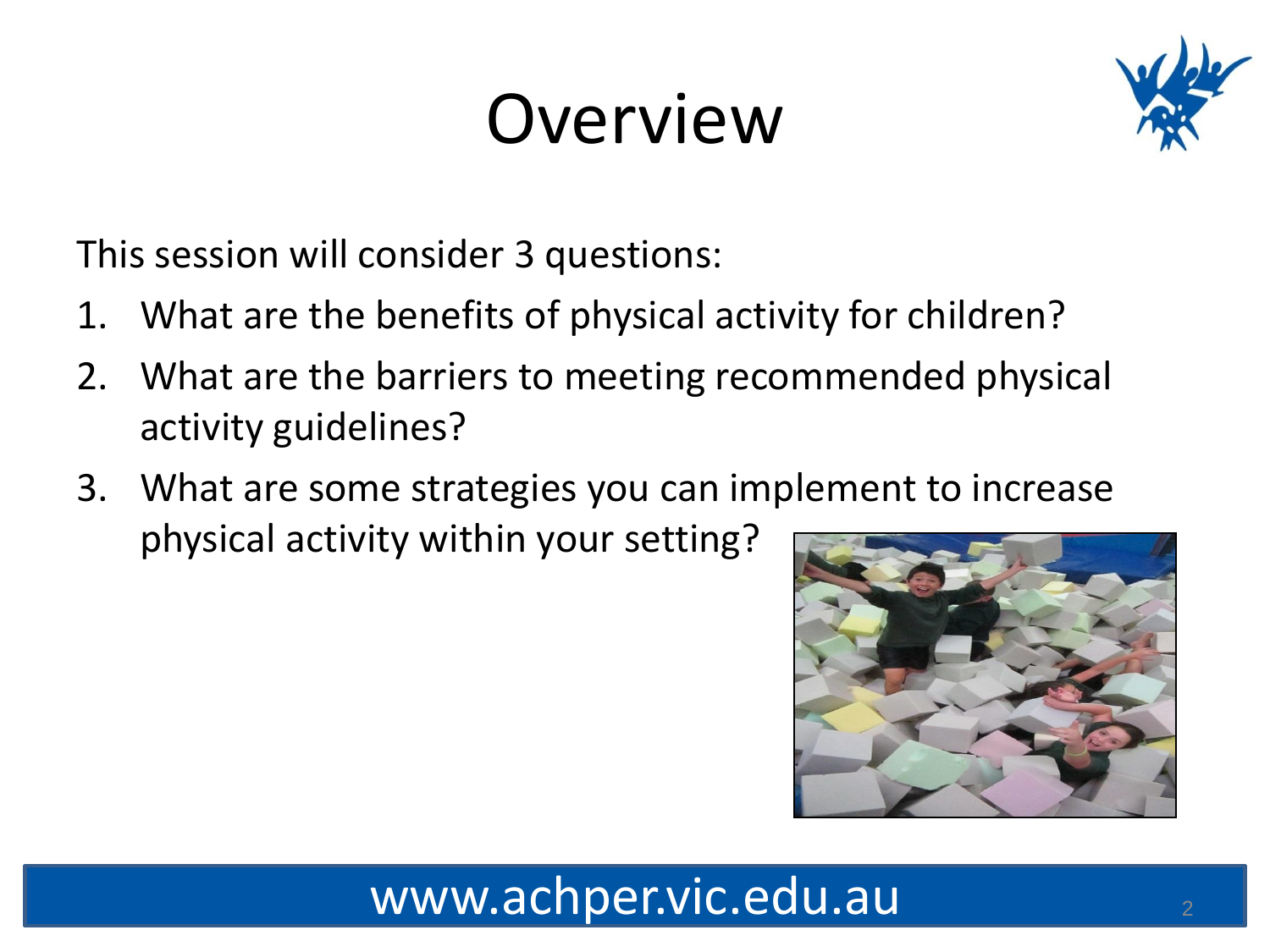

### What are the health benefits of being active?





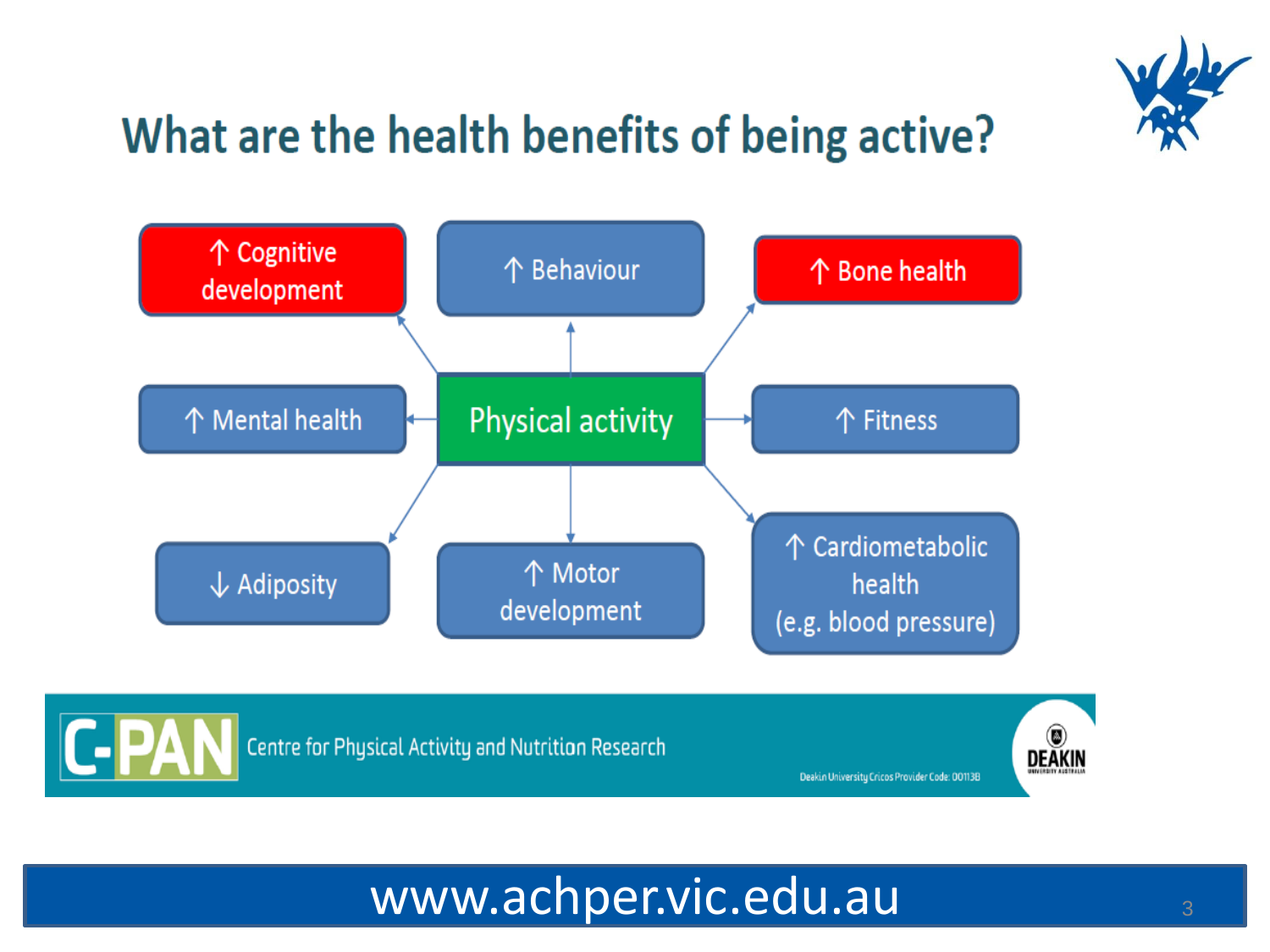# **Benefits of regular physical activity for young children**



- Promote healthy growth and development:
	- Help achieve and maintain a healthy weight
	- Build strong bones and muscles
	- Improve cardiovascular fitness
	- Improve balance, coordination and strength
	- Develop and maintain flexibility
	- Improve posture
- Helps reduce risk of developing obesity and chronic diseases, such as diabetes, cardiovascular disease, and colon cancer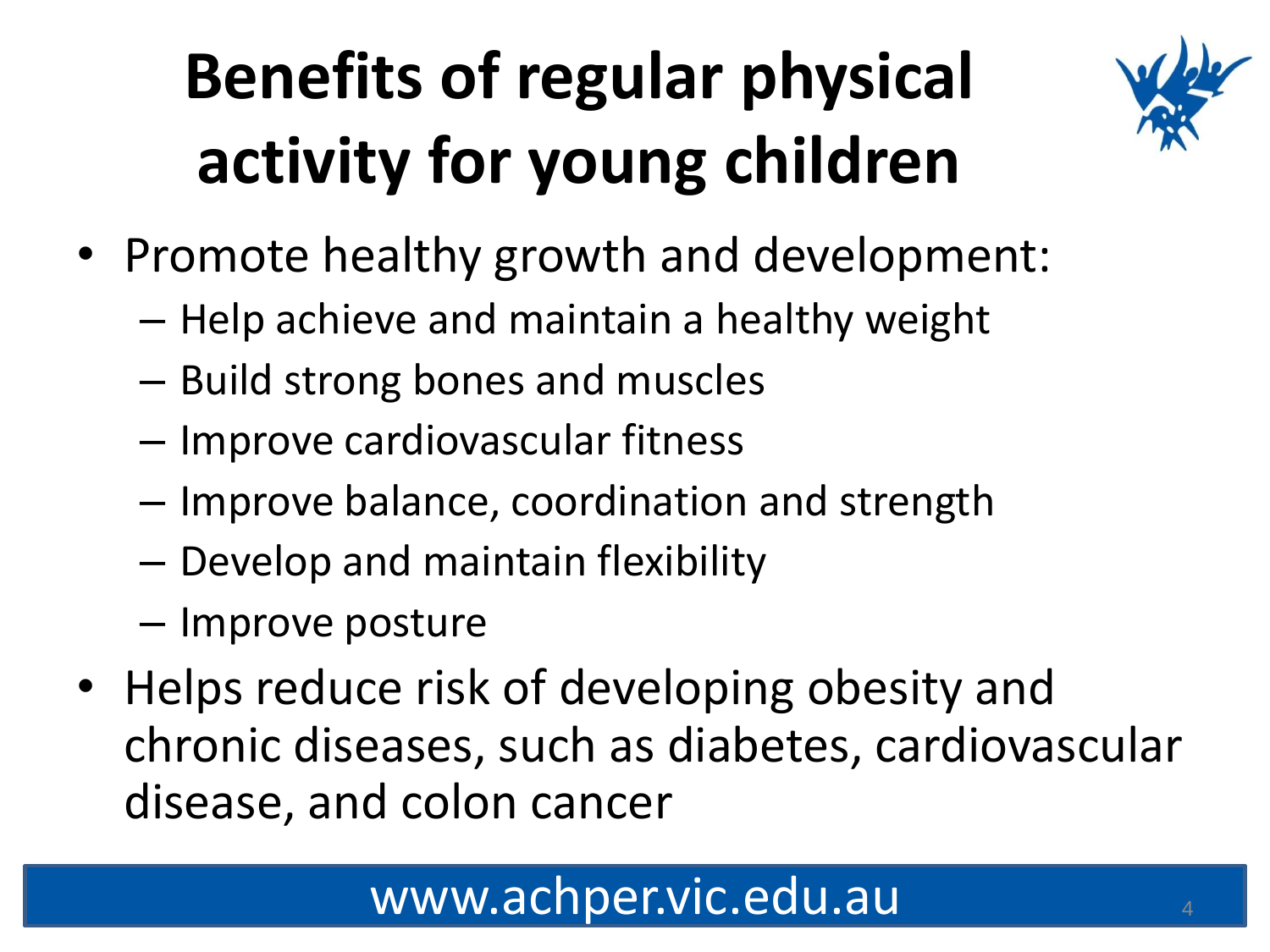# **Benefits of regular physical activity for young children**



- Assist development of gross motor, fine motor skills & fundamental movement skills
- Help establish connections between different parts of the brain
- Improve confidence and self-esteem
- Reduce feelings of depression and anxiety
- Relieve stress and promote relaxation
- Provide opportunities to develop social skills
- Improve sleep.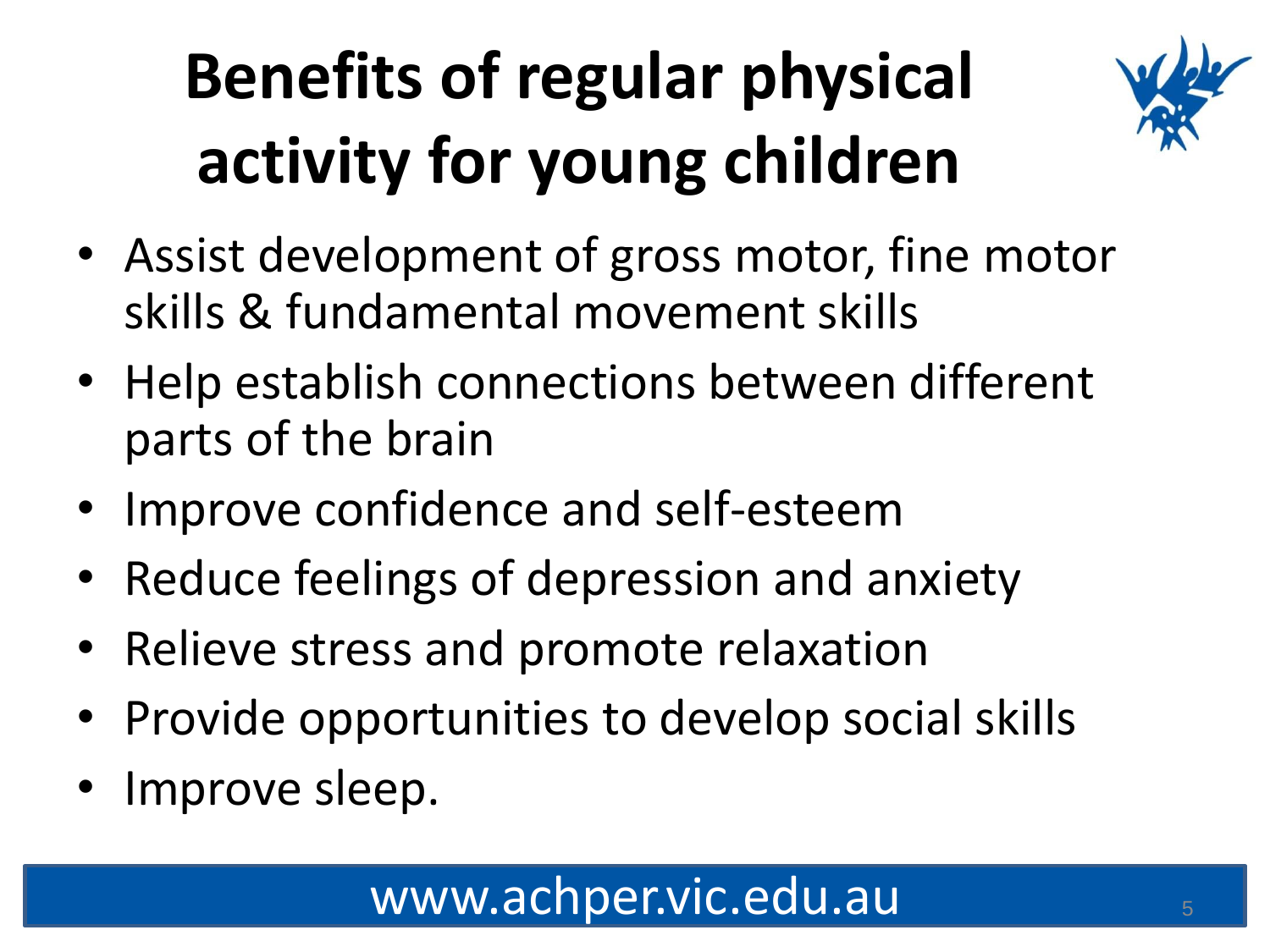# **Benefits of regular physical activity for young children**



- May help improve students' academic performance, including:
	- Academic achievement and grades
	- Academic behavior, such as time on task
	- Concentration and attentiveness in the classroom
- Active children have improved memory as a result of better brain function.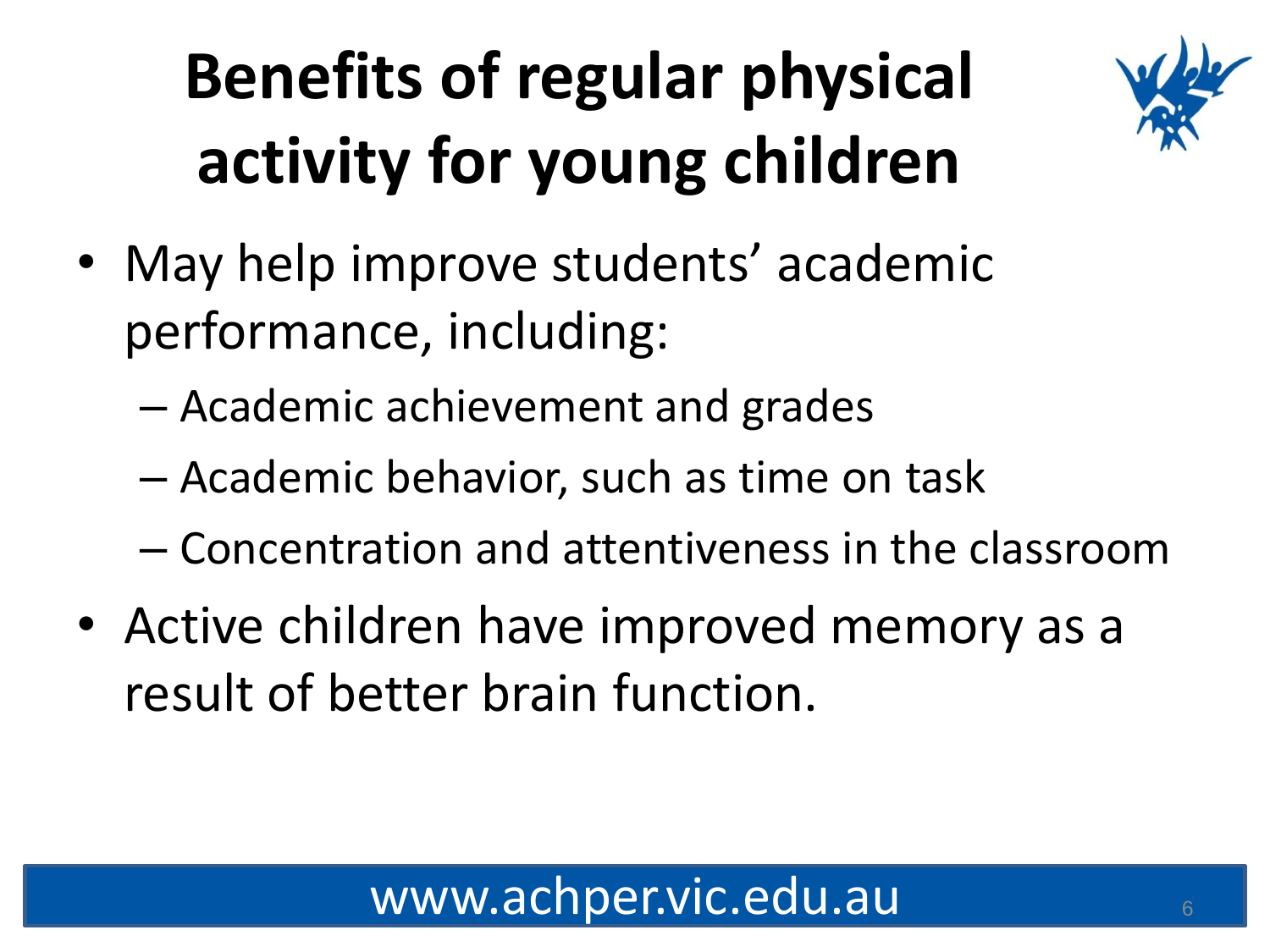# How much??



- Children aged 5-12 years should accumulate at least 60 minutes of moderate to vigorous intensity physical activity every day.
- To reduce health risks, children aged 5-12 years should minimise the time they spend being sedentary every day
- **<http://tinyurl.com/nxjpc9u>**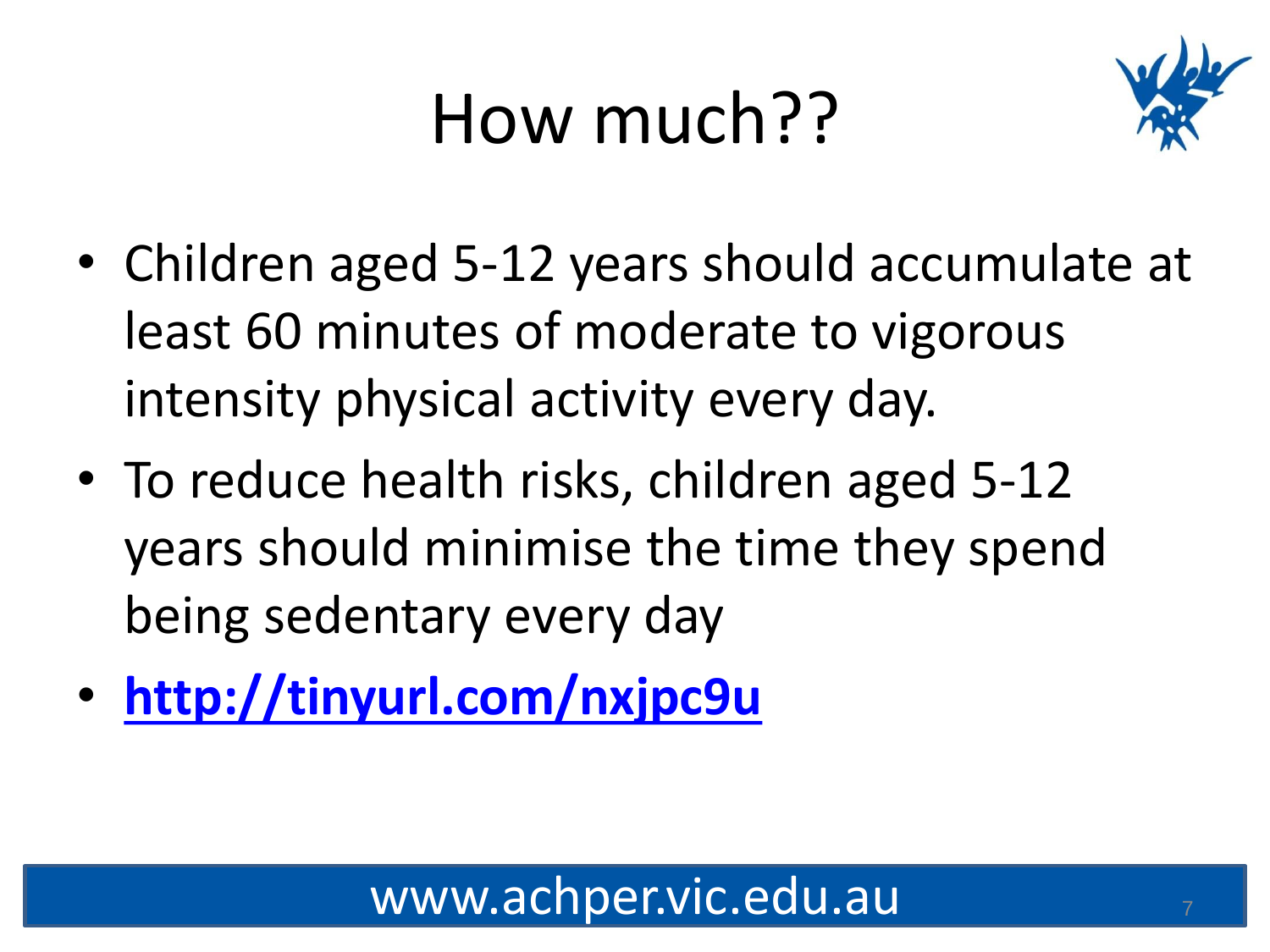

### Association School Based PA, Including PE & Academic Performance

| <b>Focus Area of Study</b>             | Positive* | Negative* | Neutral* |
|----------------------------------------|-----------|-----------|----------|
| <b>School Based Physical Education</b> | 11        |           |          |
| <b>Recess</b>                          | 8         |           |          |
| Classroom PA                           |           |           |          |
| <b>Extracurricular PA</b>              | 19        |           |          |

- \*One or more associations with academic performance
- The Association Between School-Based Physical Activity, Including Physical Education, and Academic Performance, CDC, April 2010
- [http://www.cdc.gov/healthyyouth/health\\_and\\_academics/pdf/pa](http://www.cdc.gov/HealthyYouth)pe paper.pdf
- [www.cdc.gov/HealthyYouth](http://www.cdc.gov/HealthyYouth)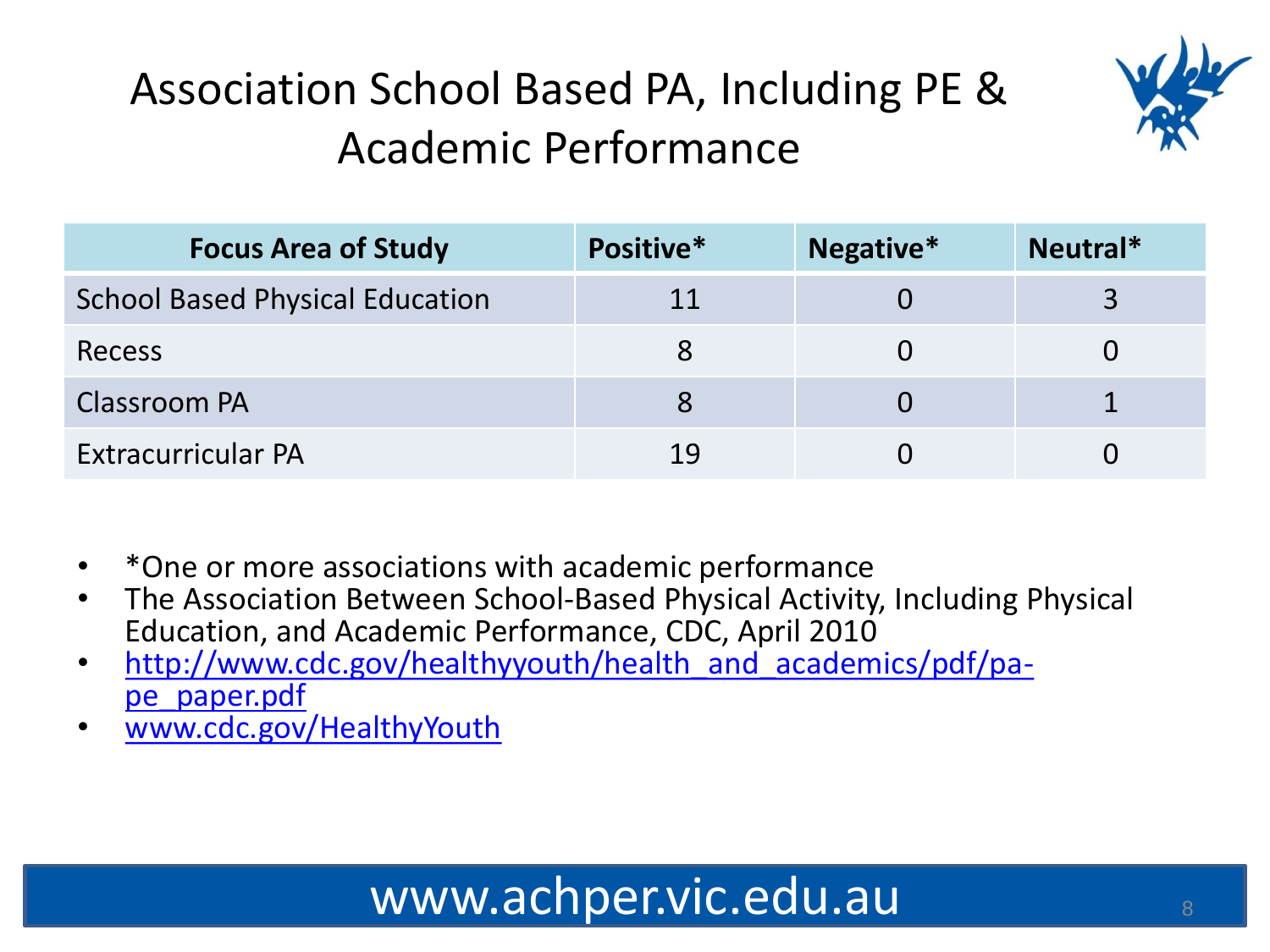# Children's Participation in Selected Activities (ABS, 2013)-by Sex



(a) During the most recent two school weeks prior to interview.

Source: Children's Participation in Cultural and Leisure Activities, Australia, April 2012 feat. no. 4901.0.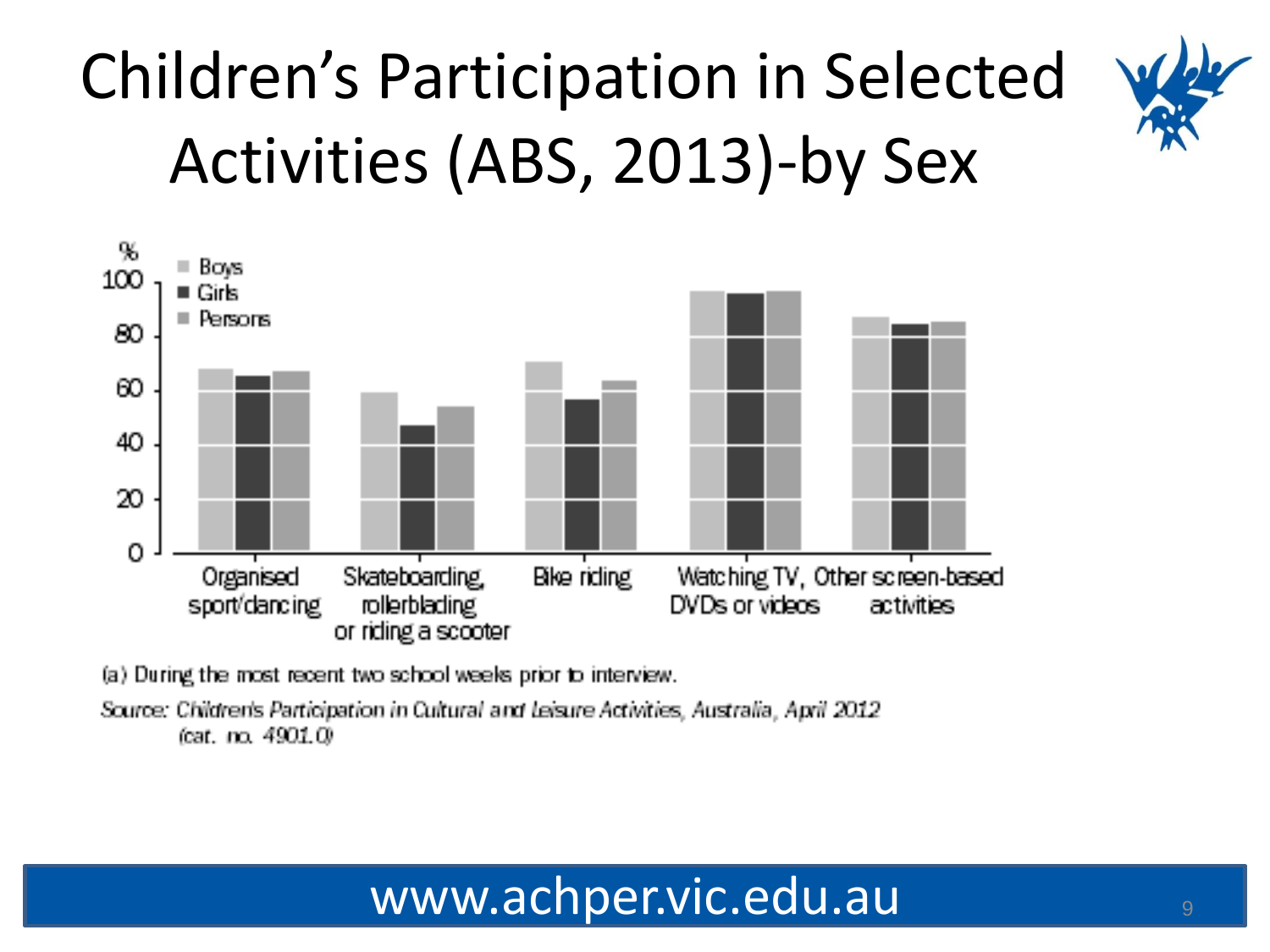# Children's Participation in Selected Activities (ABS, 2013)-by Age



(a) During the most recent two school weeks prior to interview.

Source: Children's Participation in Cultural and Leisure Activities, Australia, April 2012. (cat. no. 4901.0)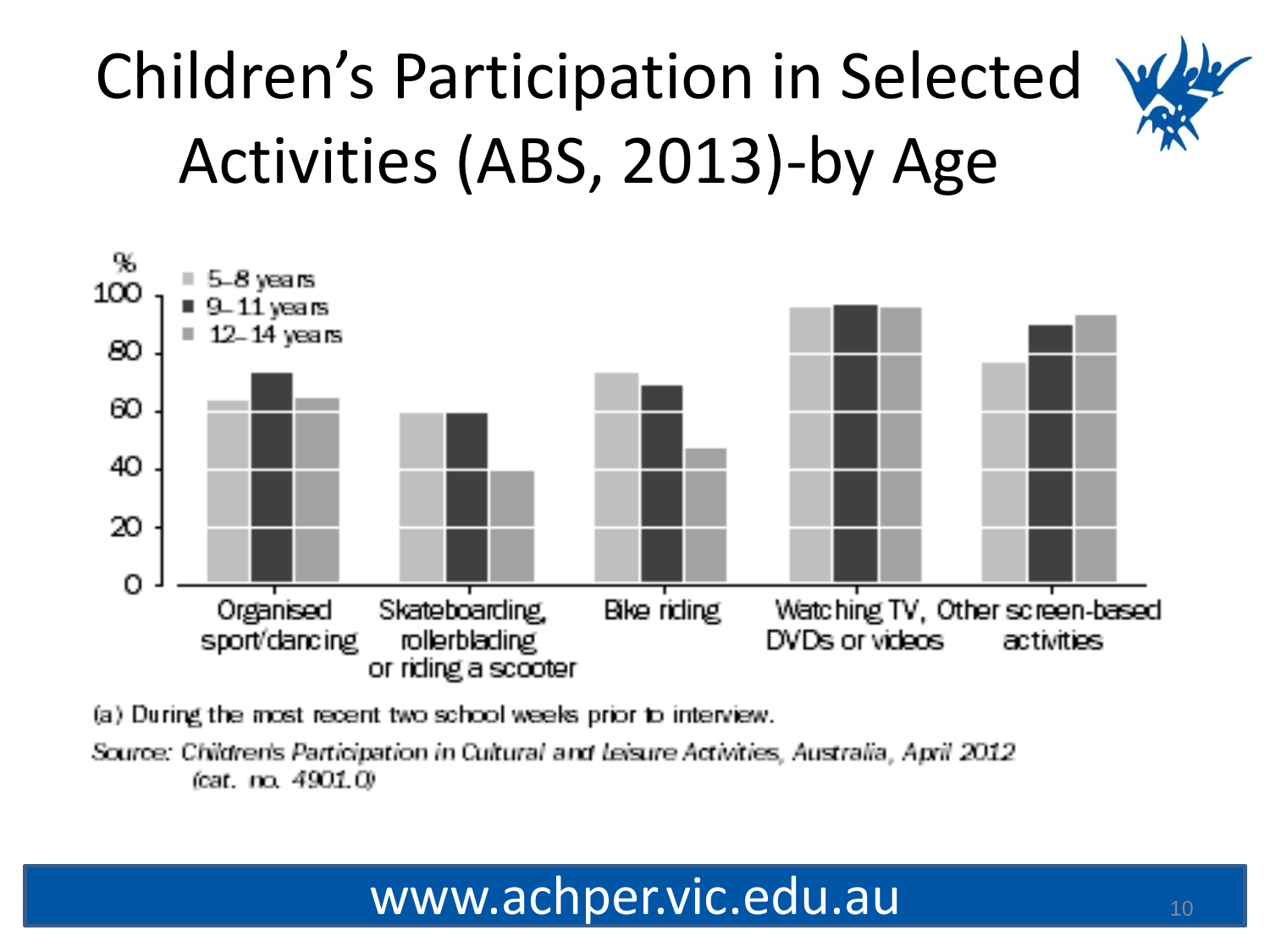# Children's Participation in Selected Activities (ABS, 2013)-Duration



(a) Organised sport/dancing estimate includes children who didn't participate in organised sport/dancing in the two school weeks prior to interview, but did participate during the 12 months. prior to interview.

Source: Children's Participation in Cultural and Leisure Activities, Australia, April 2012.  $\tan$ , no.  $4901.09$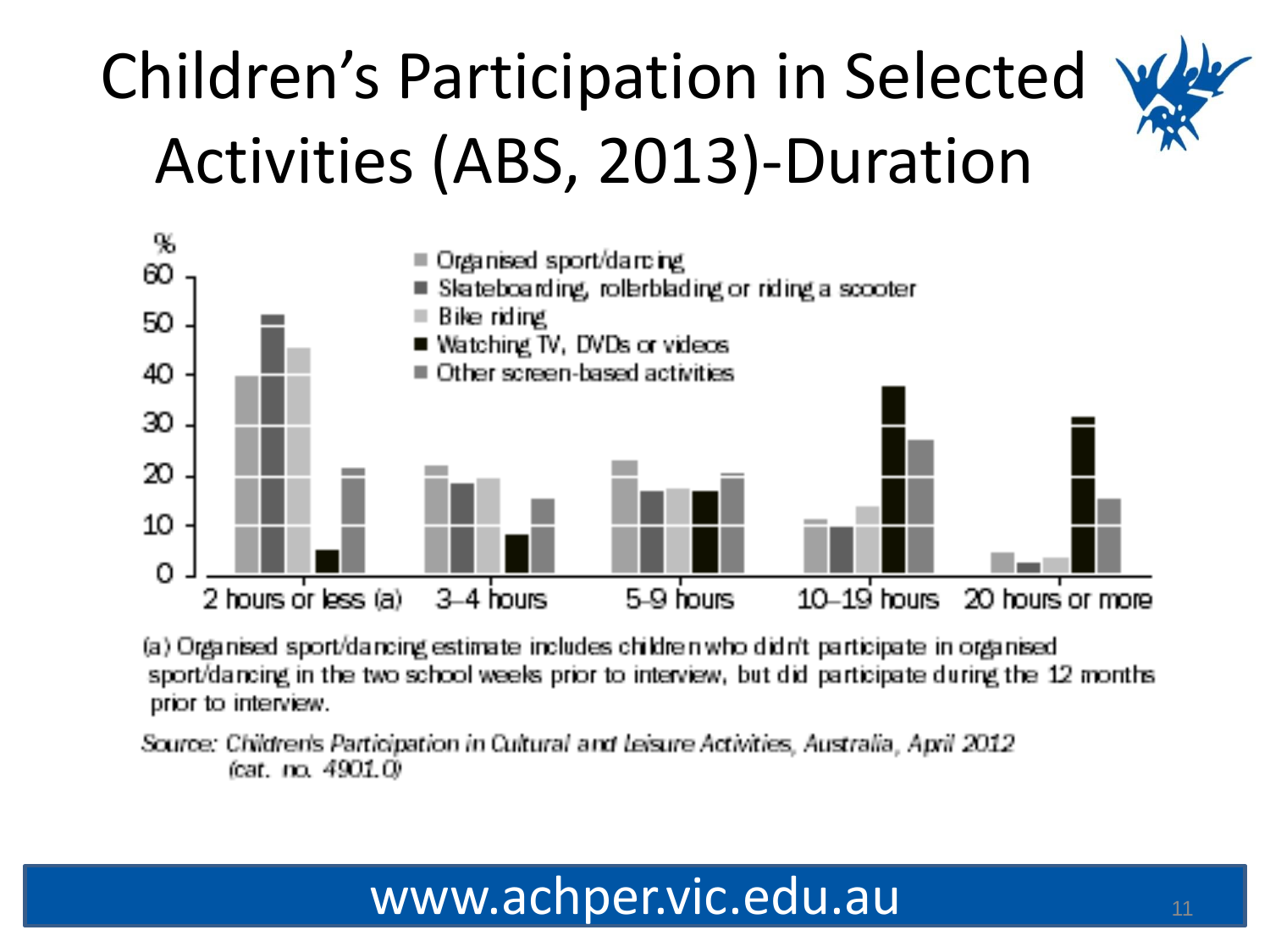

Exhibit 3: Prevalence of achieving at least 60 minutes of moderate to vigorous physical activity every day during summer and winter school terms among Year Six students in 2004 and 2010 (%).



Source: NSW Department of Health's 2010 Schools Physical Activity and Nutrition Survey (SPANS) (page 4).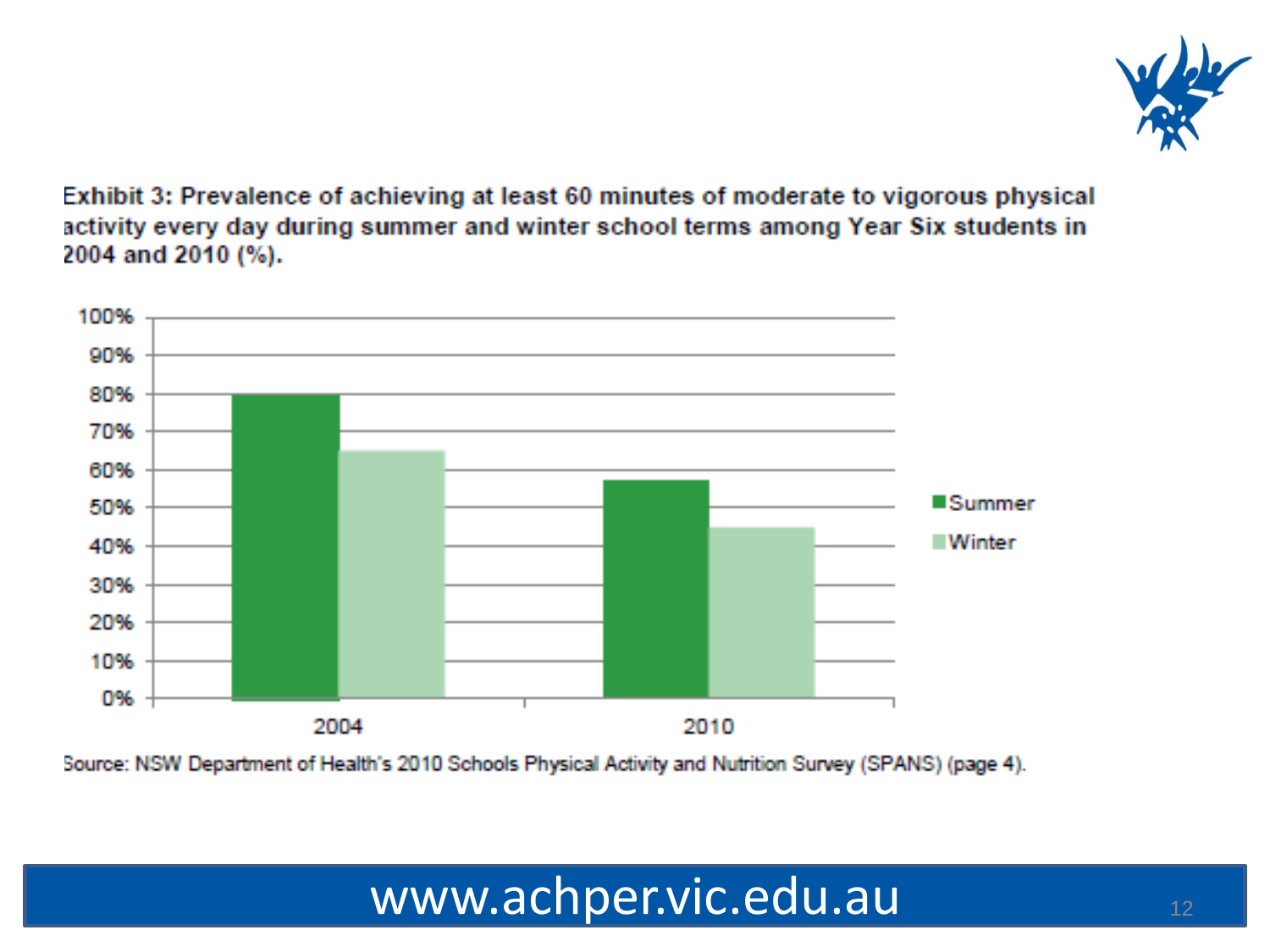

#### Illustration of sitting/standing based on muscular activity



**Marc Hamilton et al Diabetes 2007**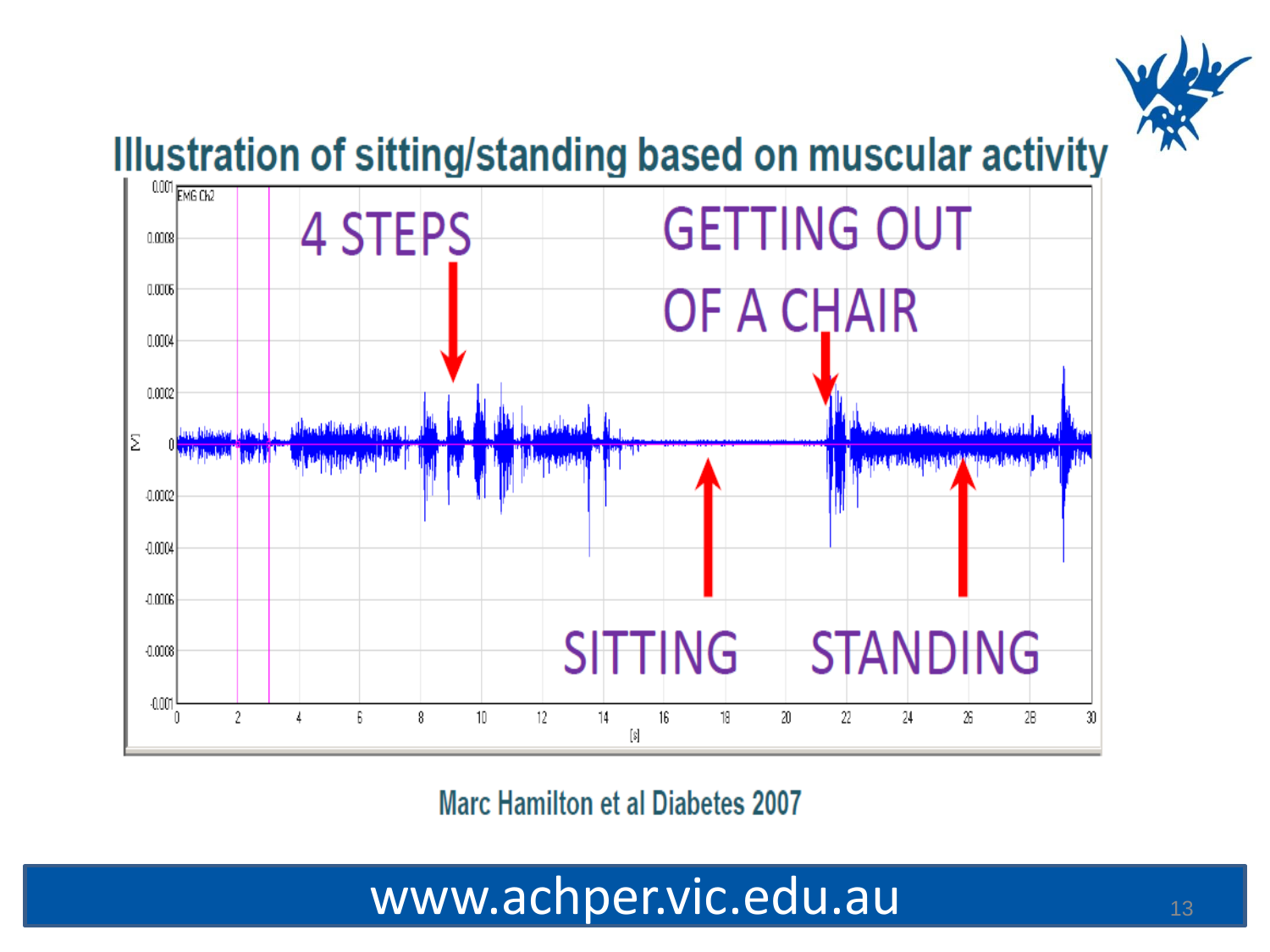

### Why sit less? Volume & patterns of sitting important for health



These two people have exactly the same sedentary time





**Higher no. breaks from** sedentary time associated with lower average waist circumference, BMI, triglycerides, & 2-hr plasma glucose

Healy, Dunstan, Salmon et al., Diabetes Care, 2008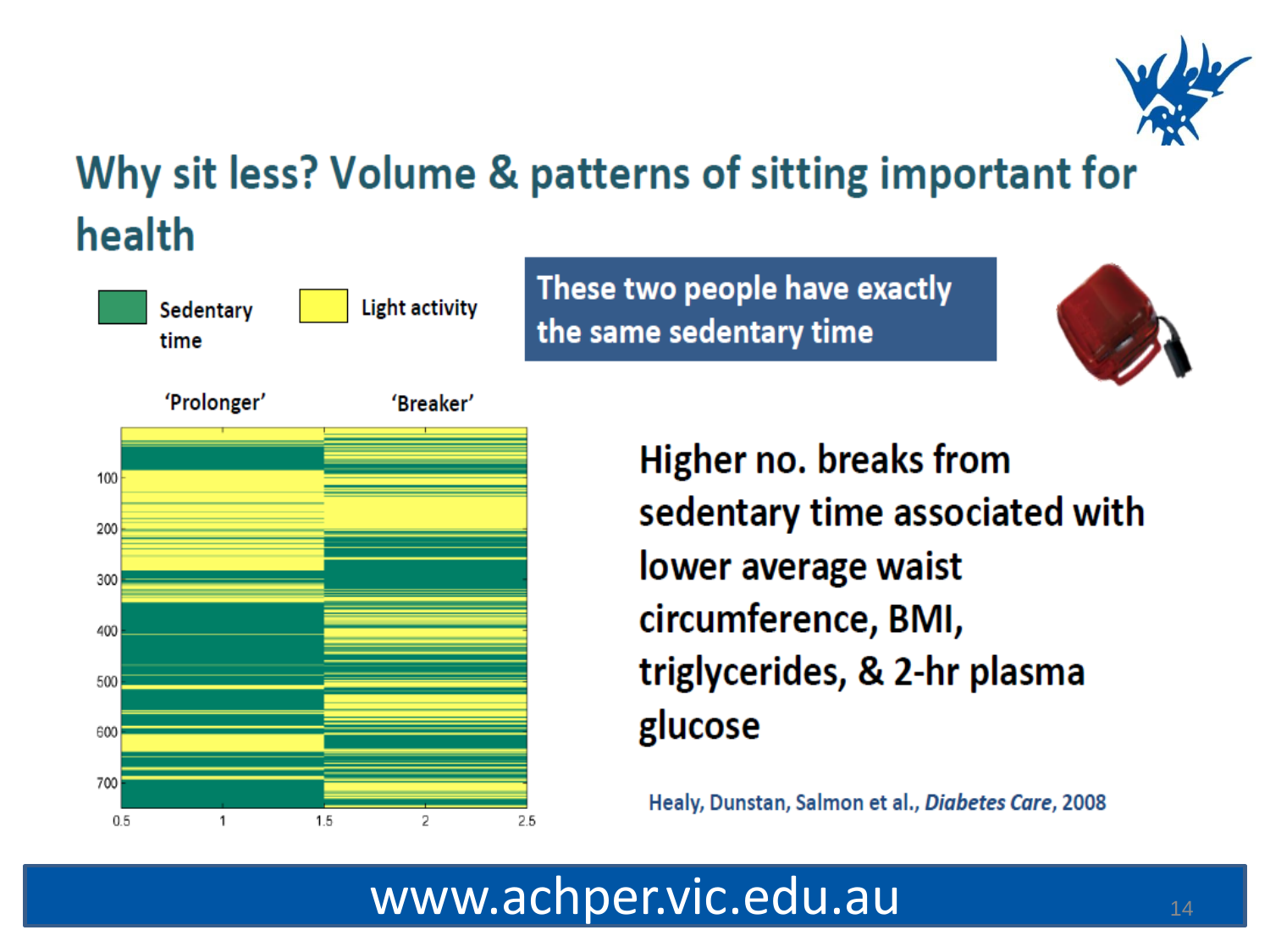### Barriers to Physical Education, Sport and Physical Activity



Brown R., L. F., Murtagh M., & Thorpe, S.(1999) Queensland Department of Education (2007)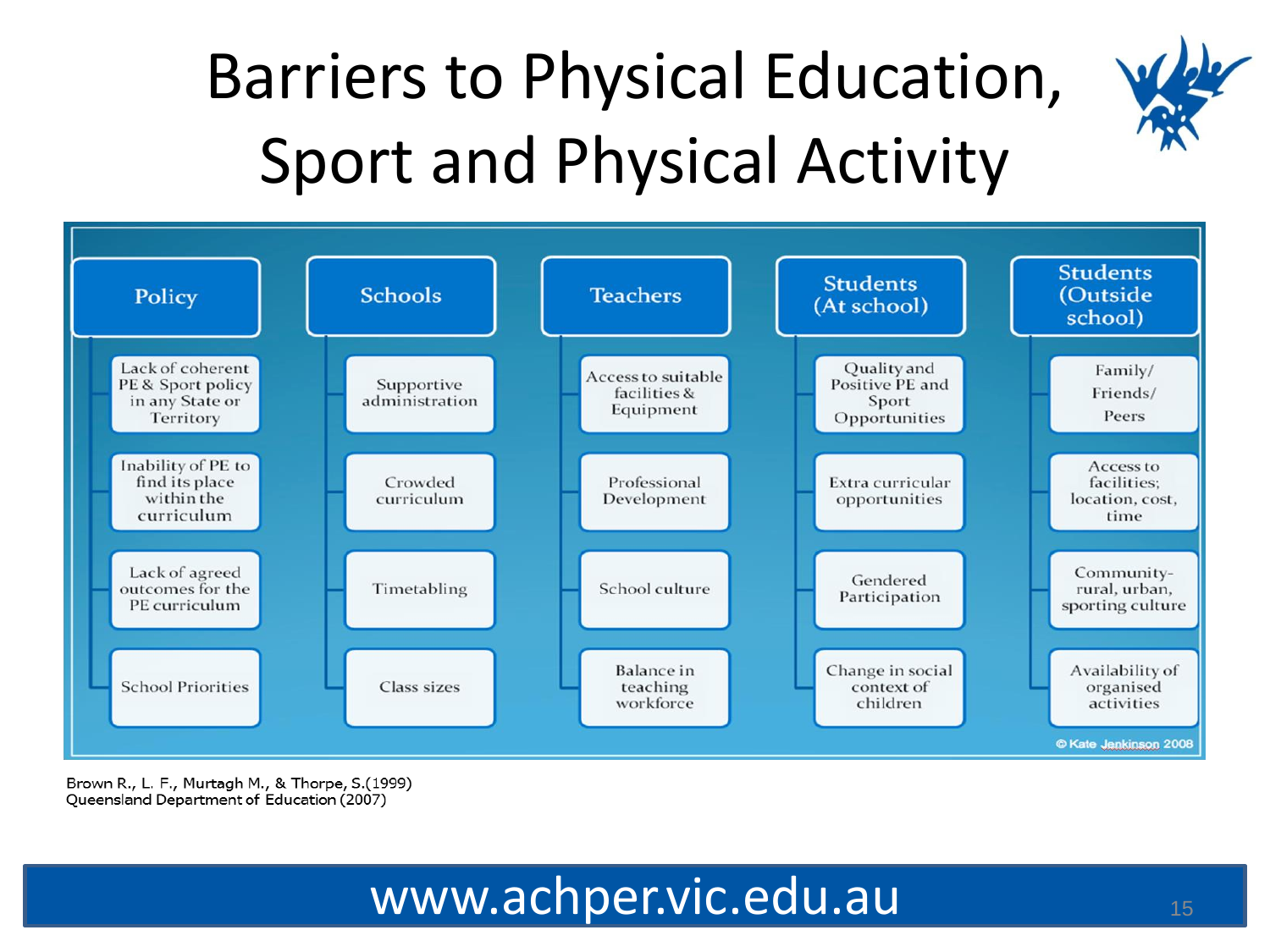# *Major barriers to improving physical activity in schools?*



- Insufficient time for physical activity in a crowded curriculum
- Limited teacher skills and knowledge about how to teach physical activity well
- Little accountability for delivering sufficient, good quality physical activity
- Insufficient incentives, recognition and reward for taking on extra responsibilities for physical activity
- Limited space and facilities in some schools.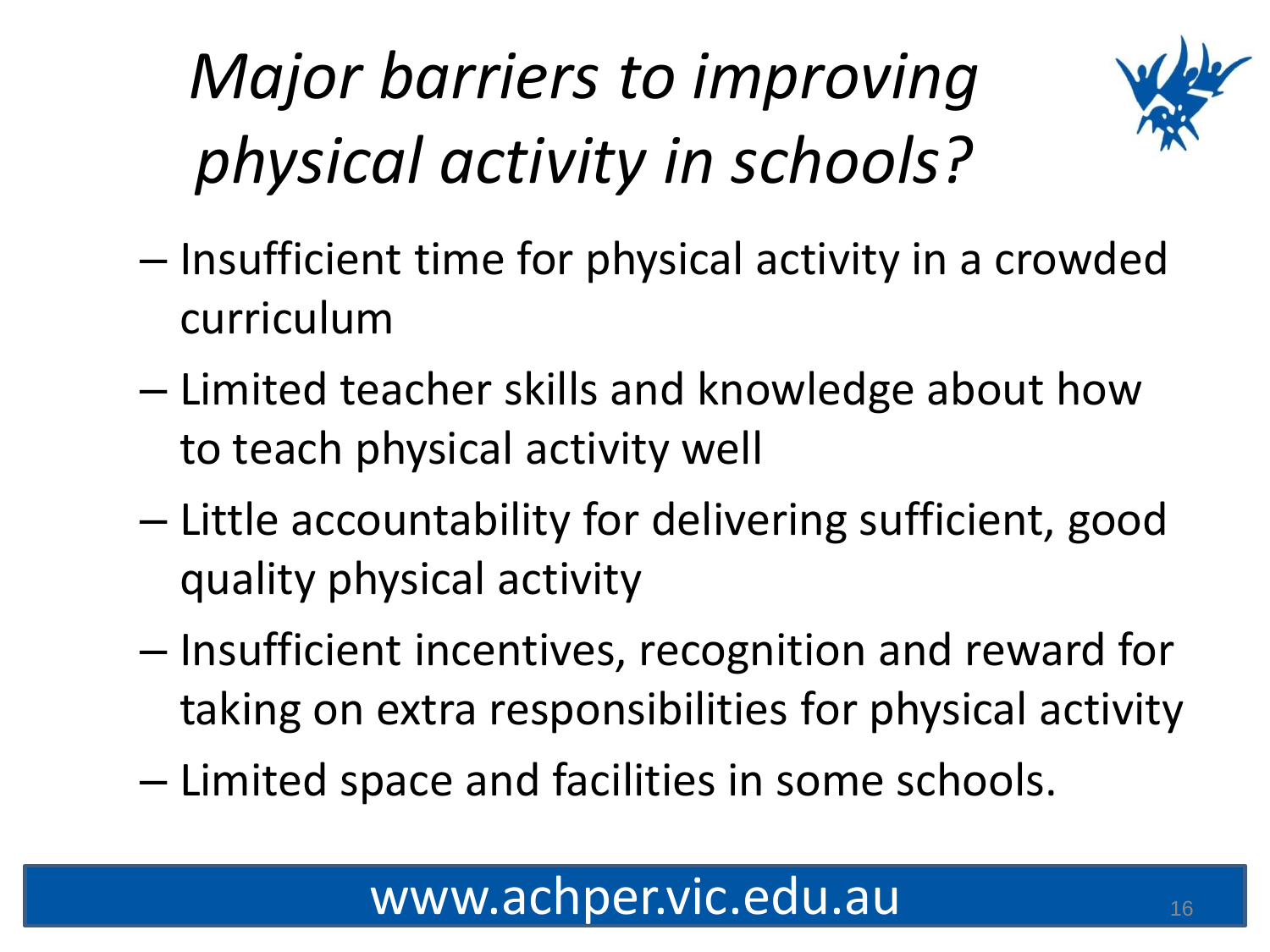

# *Barriers to improving physical activity in schools*

- Parents want academic emphasis first
- Lack of buy-in from community
- Fear of injury and litigation
- Requirements not enforced
- Lack of guidance from Department
- Too many other things to do
- Teachers not skilled and motivated
- Limitations on physical environment
- Excessive regulation of physical activity
- Some kids don't want to do physical activity.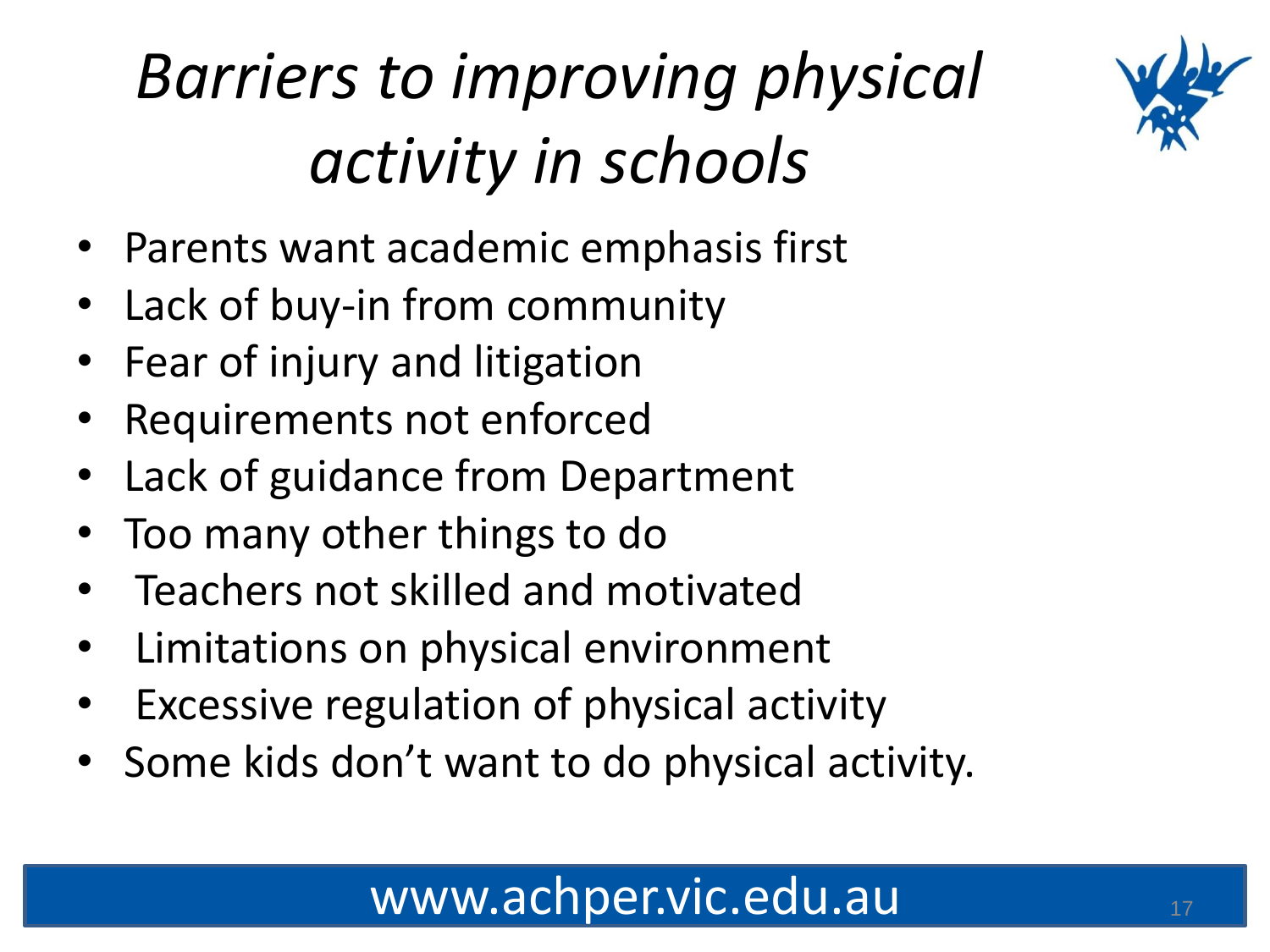#### Exhibit 7: Features of higher and lower performing schools



| <b>Higher</b>                                                                      | <b>Lewer</b>                                                                                       |
|------------------------------------------------------------------------------------|----------------------------------------------------------------------------------------------------|
| 150 minutes per week or more devoted to sport<br>and PE                            | 90 minutes or less per week devoted to sport and<br><b>PE</b>                                      |
| Equipment already set-up so activity can start<br>with minimal delay               | Most children sedentary while waiting for<br>equipment to be set up                                |
| High proportion of session time spent on<br>moderate to vigorous physical activity | High proportion of time spent on sedentary<br>activity                                             |
| Fundamental movement skills taught well                                            | Little or no focus on movement skill development                                                   |
| Appropriately trained teachers to supervise all<br>classes                         | Classes taught by teachers with little or no<br>training                                           |
| Playing fields of high quality on-site                                             | Students have to be transported to appropriate<br>playing fields, wasting time and incurring costs |
| Skills and fitness of students tested and<br>monitored                             | Skills and fitness of students not tested                                                          |
| A physical activity plan with clear outcomes                                       | No physical activity plan                                                                          |
| PE programs developed from an overall PE<br>policy                                 | No policy and PE programs developed ad-hoc                                                         |
| School level scope and sequence overview to<br>guide teacher planning              | No school level scope and sequence overview                                                        |

Source: Audit Office research, Audit Office school visits 2011, SPANS 2010.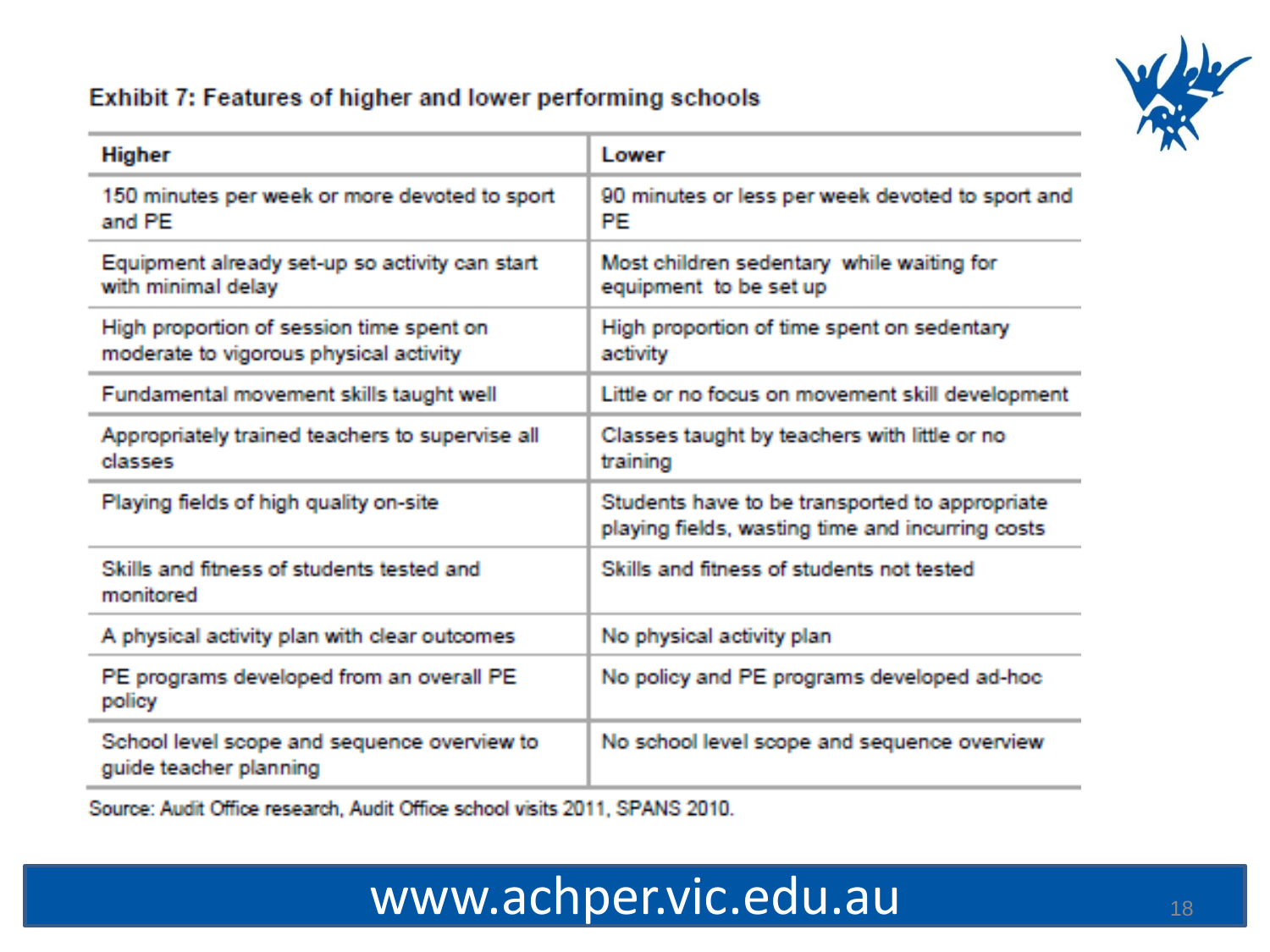# Strategies & Building Capacity



- **Promote** benefits of physical activity in relation to learning, behaviour management and health.
	- Determine role and importance of PA in your setting
	- Determine who is responsible
- Collaboratively plan physical activities
	- Link to what occurs in physical education
	- Share good ideas, expertise or interests in particular physical activities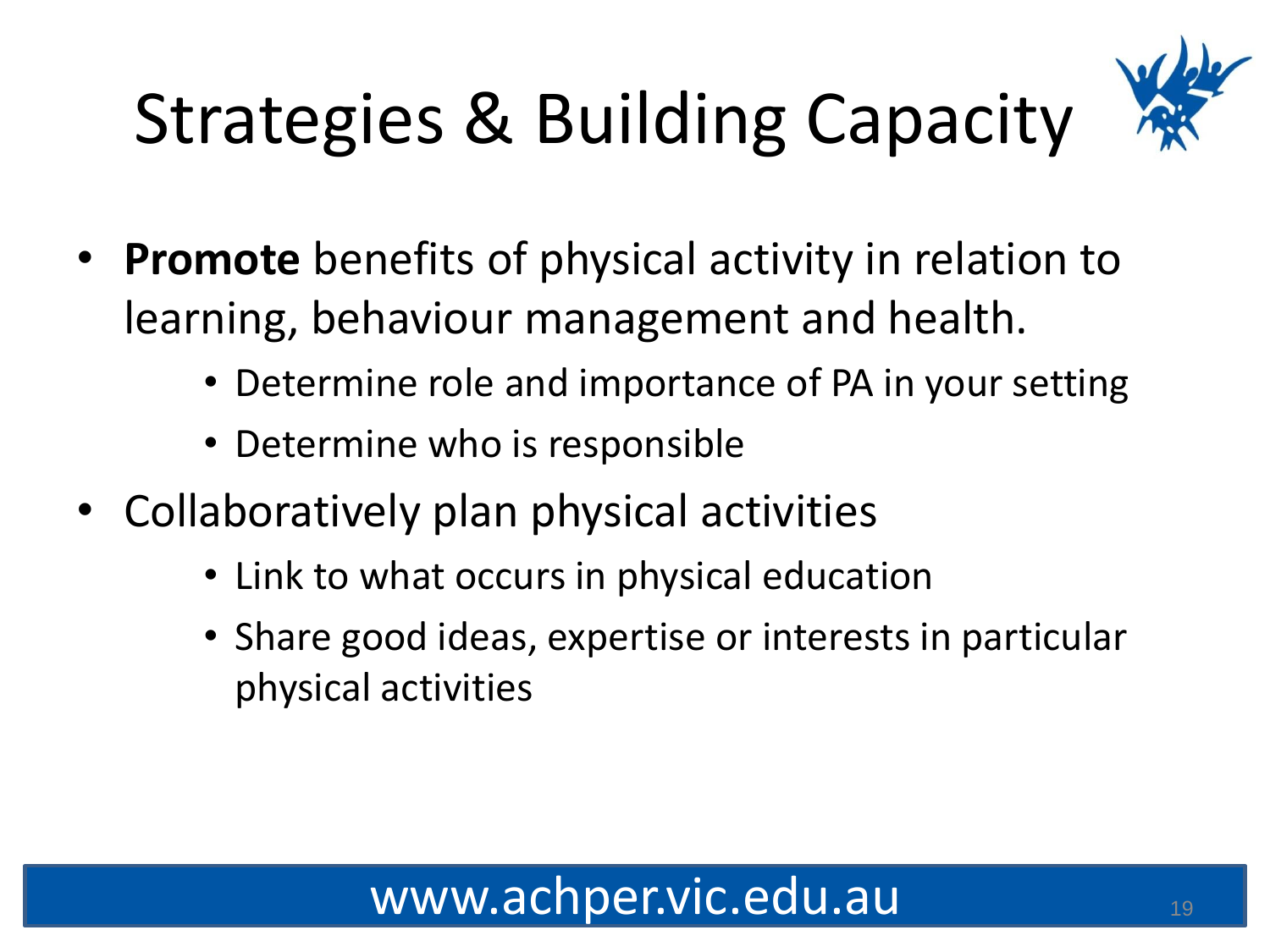# Strategies & Building Capacity



- Provide access to information and resources on topics such as:
	- Physical activity appropriate to age, culture and gender
	- Safety considerations in activity
	- Emotional, social and cultural issues when motivating students
	- Use of equipment and facilities (including grassed spaces) to encourage active participation
		- Class equipment bags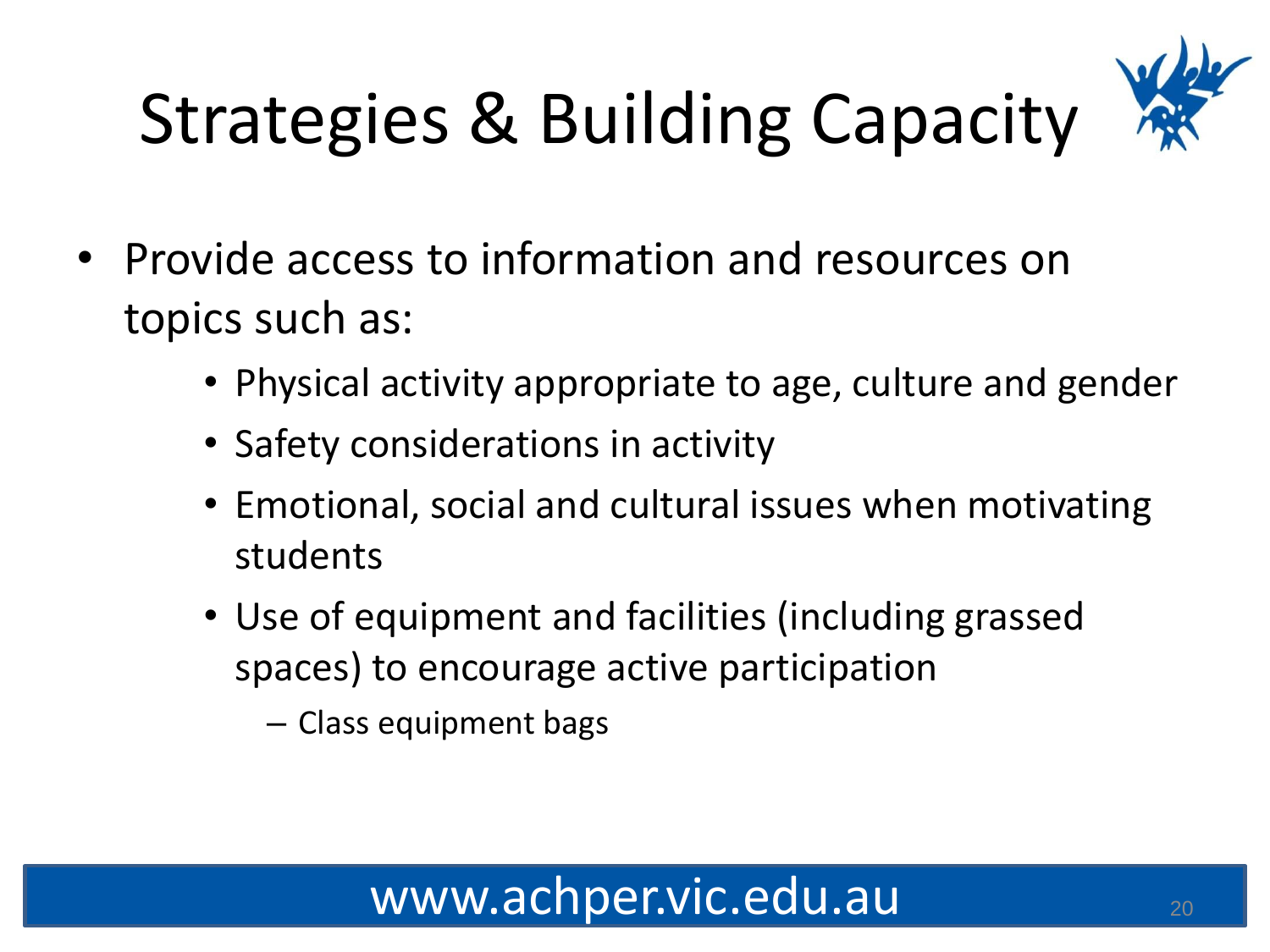# Strategies & Building Capacity



- Promote community partnerships
	- enhance relationships with local councils, sport and recreation clubs and providers
- Opportunities that encourage participation in a range of physical activities including spontaneous play and games
- Expectation that students encourage and support (compete) each other in physical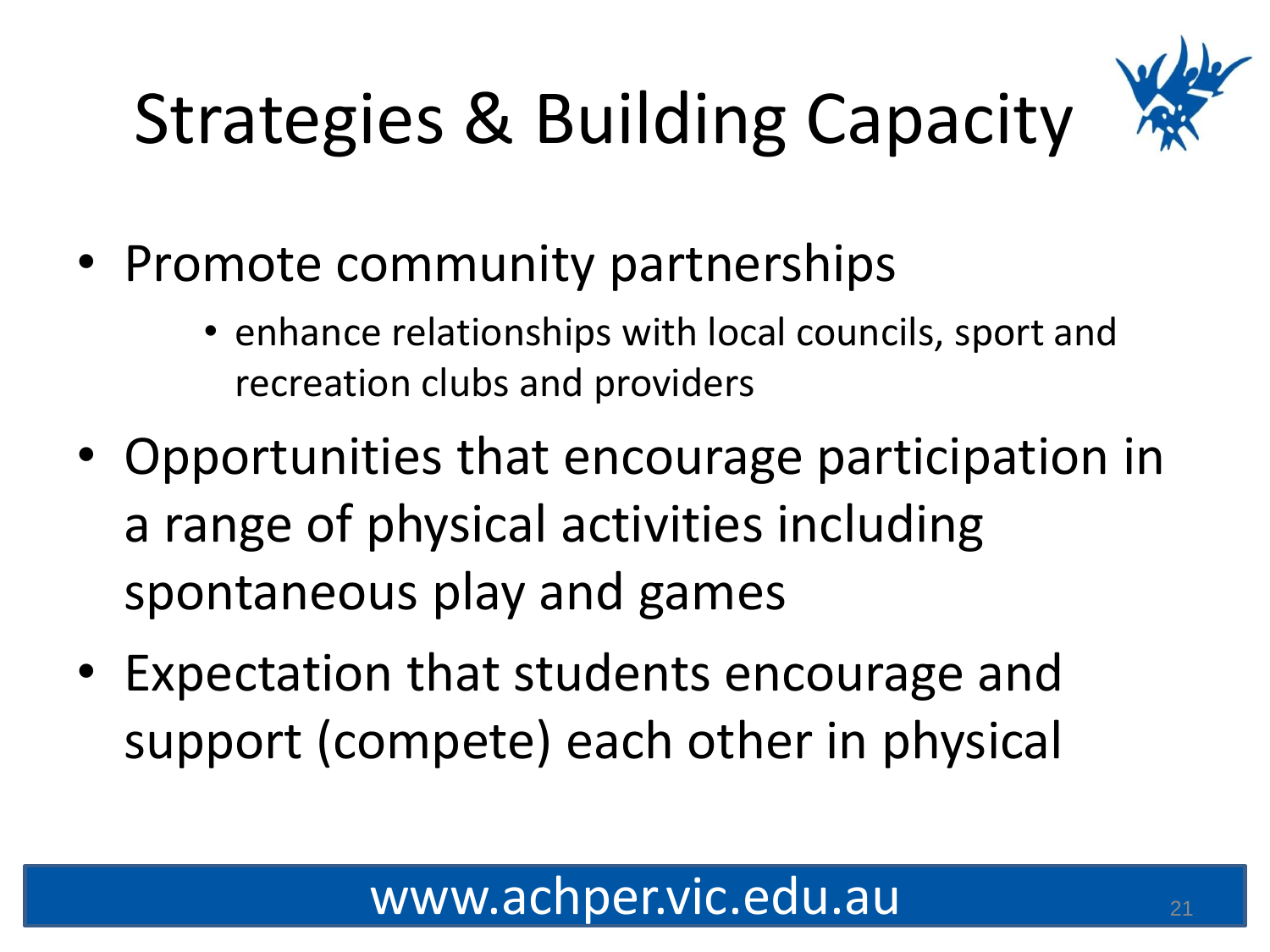### Example weekly schedule



| <b>Monday</b>    | Morning nature walk & talk 15 min.<br>Afternoon – choose a game (eg Playground Challenge)<br>In Class Energiser 3 x 2 min. |
|------------------|----------------------------------------------------------------------------------------------------------------------------|
| <b>Tuesday</b>   | <b>Physical Education 50 min.</b><br>In Class Energiser 5 min. x2                                                          |
| <b>Wednesday</b> | School sports 60 minutes<br>In Class Energiser 3 x 2 min.                                                                  |
| Thursday         | Mornings walk & talk, stretches 10 min.<br>Lunchtime game 15 min.<br>In Class Energiser 5 min.                             |
| Friday           | Morning – choose a game. (e.g. 5 passes)<br>Afternoon – choose a (eg Team Pursuit)<br>In Class Energiser 2 x 2 min.        |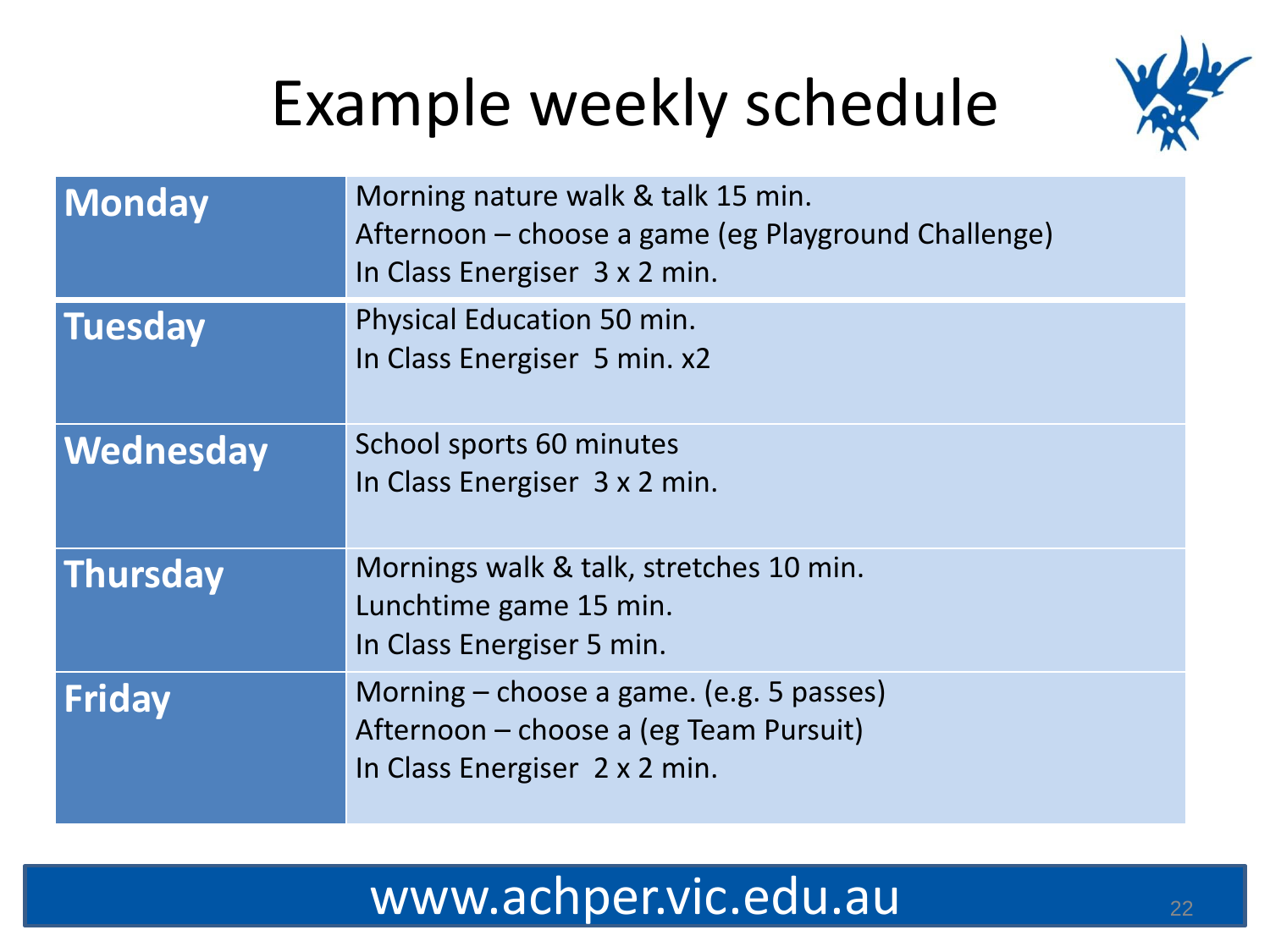

# Example Energizers

- **Mental Vacation**
- Imaginary Jump Rope
- Paper Ball Toss
- Untying the knot
- **<http://tinyurl.com/n6eotlp>**
- **<http://tinyurl.com/k8cbcfw>**
- **[http://www.take10.net](http://www.take10.net/)**